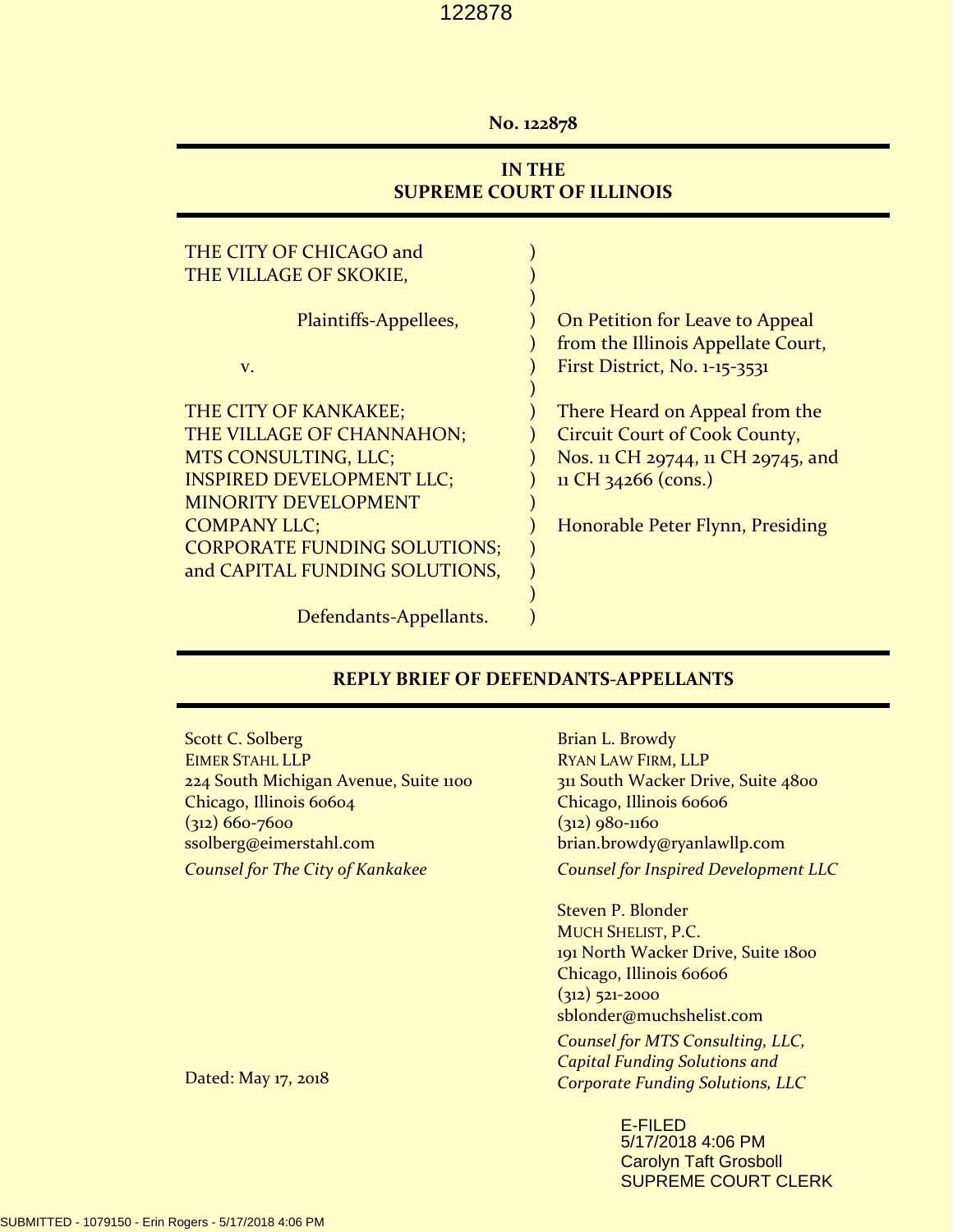## **POINTS AND AUTHORITIES**

| Ι.                                                                          |
|-----------------------------------------------------------------------------|
| J & J Ventures Gaming, LLC v. Wild, Inc.,                                   |
| Sundance Homes, Inc. v. Cty. of DuPage,                                     |
| Plaintiffs do not dispute that the General Assembly has<br>A.               |
|                                                                             |
|                                                                             |
|                                                                             |
| Hartney Fuel Oil Co. v. Hamer,                                              |
|                                                                             |
|                                                                             |
|                                                                             |
| J& J Ventures Gaming, LLC v. Wild, Inc.,                                    |
| People v. NL Industries,                                                    |
| Employers Mutual Cos. v. Skilling,                                          |
| State ex rel. Beeler, Schad and Diamond, P.C. v. Ritz Camera Centers, Inc., |
| Village of Itasca v. Village of Lisle,                                      |
| City of Chicago v. City of Kankakee,                                        |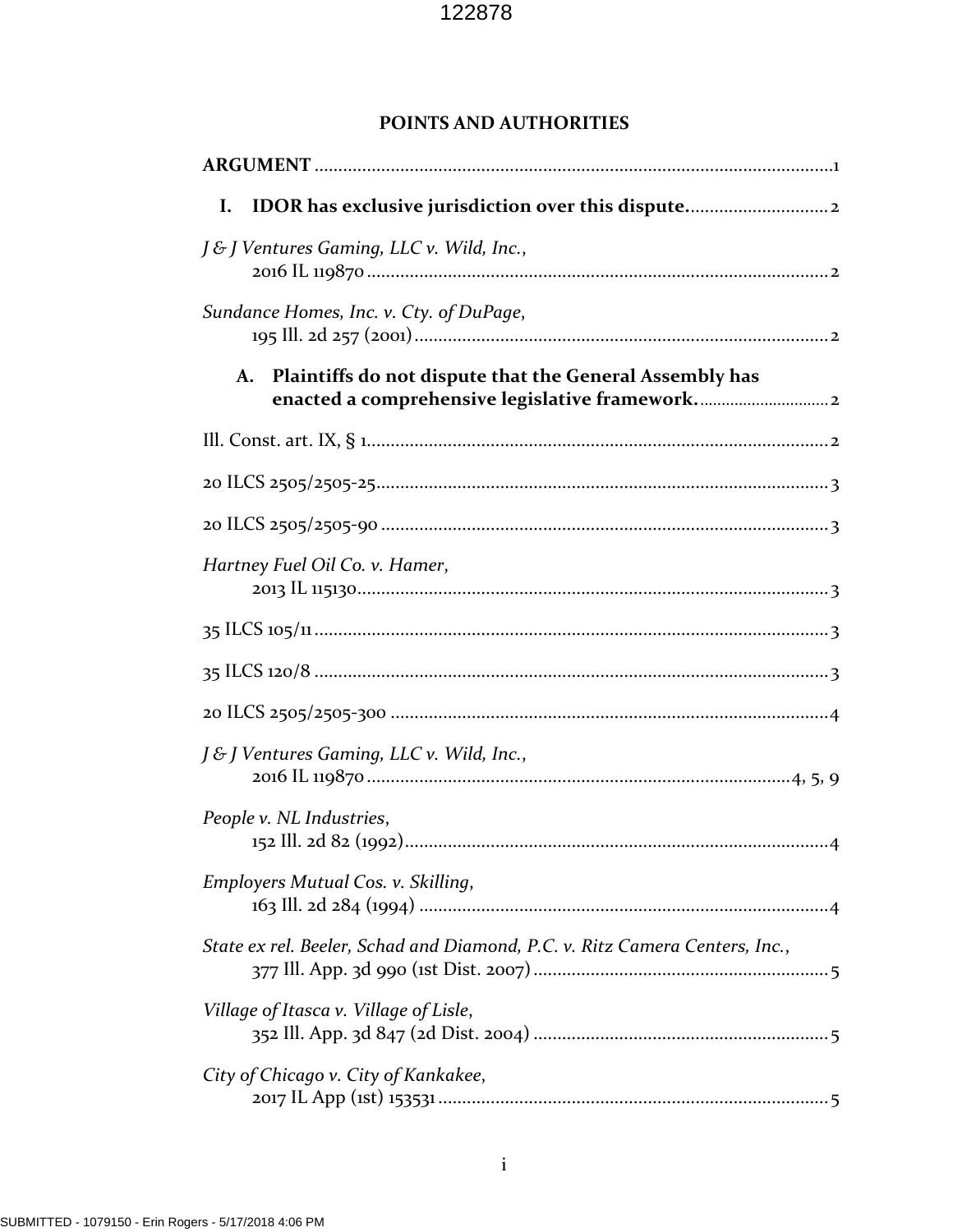| Zahn v. North American Power & Gas, LLC,                                                                                                                      |
|---------------------------------------------------------------------------------------------------------------------------------------------------------------|
|                                                                                                                                                               |
|                                                                                                                                                               |
|                                                                                                                                                               |
| City of Chicago v. Soludczyk,                                                                                                                                 |
| Sheffler v. Commonwealth Edison Co.,                                                                                                                          |
|                                                                                                                                                               |
|                                                                                                                                                               |
|                                                                                                                                                               |
|                                                                                                                                                               |
|                                                                                                                                                               |
| Plaintiffs do not dispute that that their claim<br><b>B.</b><br>turns on substance rather than form, and<br>here the substance of their claim is not one that |
| Sundance Homes, Inc. v. Cty. of DuPage,                                                                                                                       |
| Rush University Medical Center v. Sessions,                                                                                                                   |
| K. Miller Construction Co., Inc. v. McGinnis,                                                                                                                 |
| Kosicki v. S.A. Healy Co.,                                                                                                                                    |
|                                                                                                                                                               |
|                                                                                                                                                               |
|                                                                                                                                                               |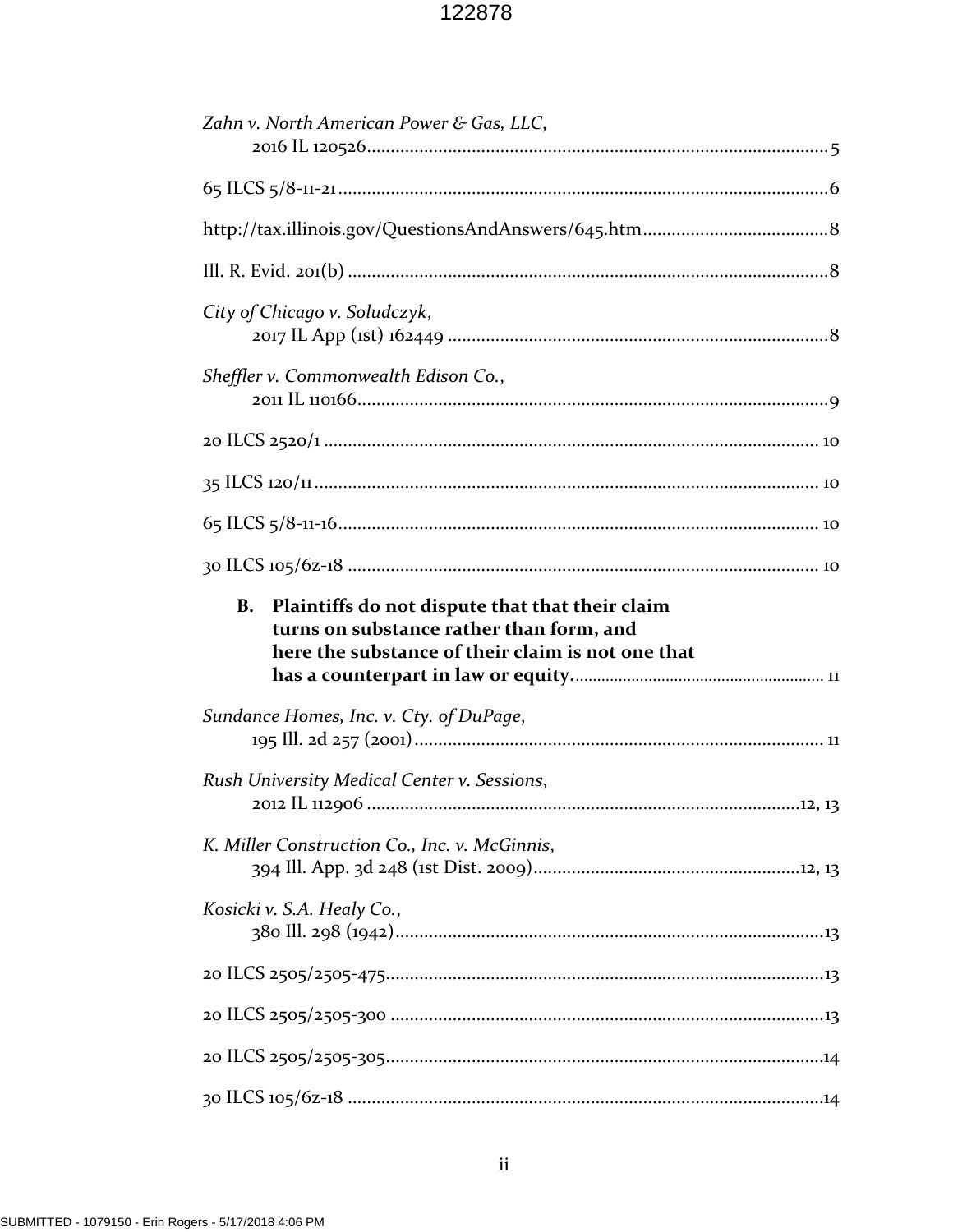| J & J Ventures Gaming, LLC v. Wild, Inc.,                                                                       |
|-----------------------------------------------------------------------------------------------------------------|
| This suit is an exercise of power beyond Chicago<br>II.<br>and Skokie's constitutional home-rule authority.  14 |
| City of Chicago v. StubHub, Inc.,                                                                               |
|                                                                                                                 |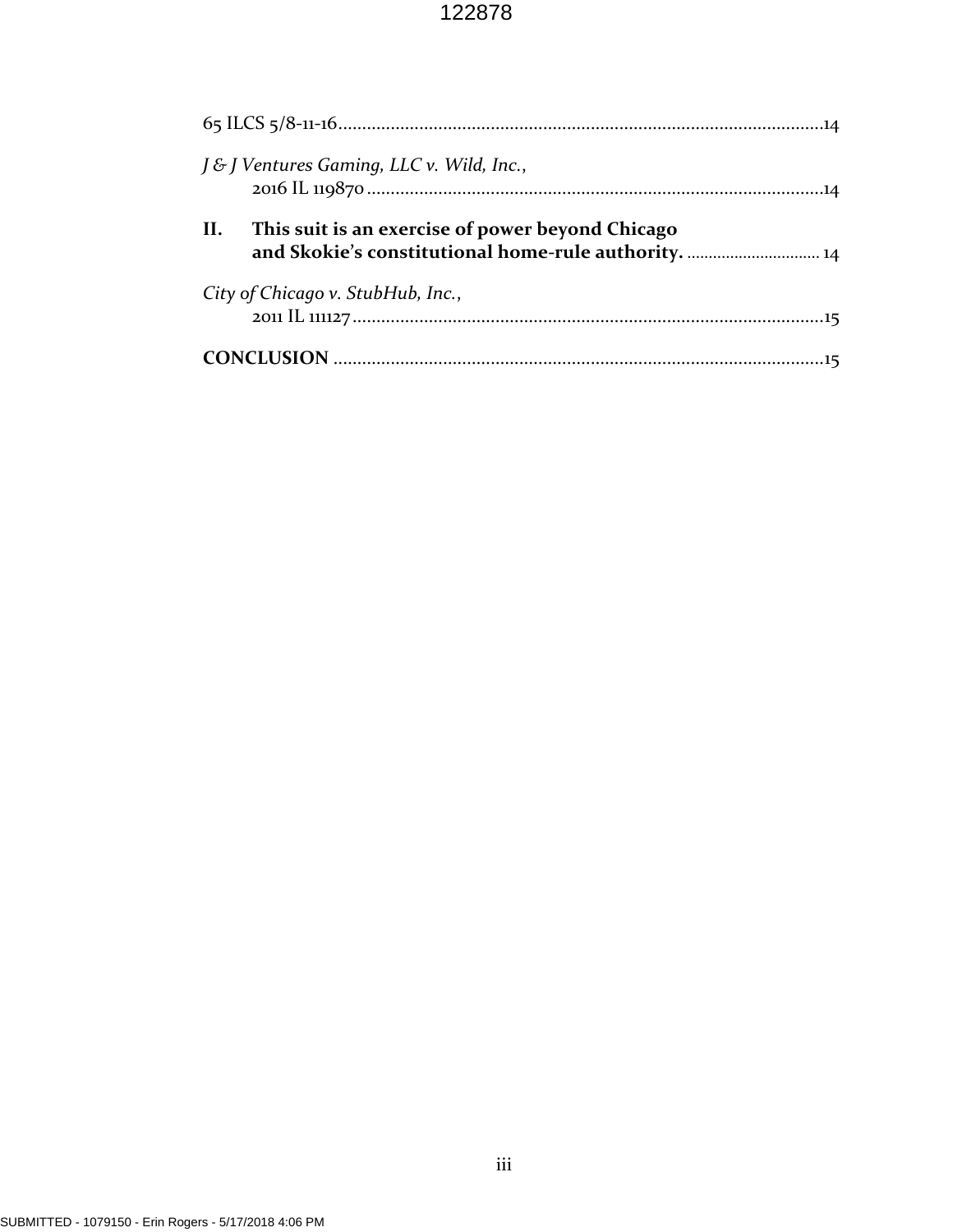#### **ARGUMENT**

Plaintiffs' whole argument boils down to the semantic fiction that a suit entirely about tax revenues, arising entirely out of the General Assembly's comprehensive tax and finance scheme, somehow originates in the common law and can be clothed in the garb of equity. Plaintiffs' artful characterization of their claim should be rejected.

No matter how many times Chicago and Skokie insist on using the term "unjust enrichment," there simply is no common law analog to this suit. Plaintiffs themselves repeatedly admit that their claim arises from the allegation that the taxpayers "falsely reported" their taxes, which is just another way of saying that the taxpayers failed to comply with state tax laws. Indeed, some variant of the term "falsely reported" appears sixteen times in Plaintiffs' brief. (Pl. Br. 1, 6, 7, 8, 11, 15, 19, 24, 29, 30, 35, 37, 46, 47, 49, 54.) Plaintiffs also lament that the suit is necessary because "IDOR never examined whether it had misallocated tax revenue from the sales at issue," *id*. at 37—a frank and correct acknowledgment that this is a function within IDOR's sphere of responsibility.

In short, this is a purely statutory claim within the exclusive domain of the administrative agency charged with its enforcement. It is not a claim that has a counterpart at common law or that exists outside of the General Assembly's comprehensive legislative framework. The circuit court was right to see this claim for what it is and to dismiss it, and the appellate court erred in reversing that court's decision.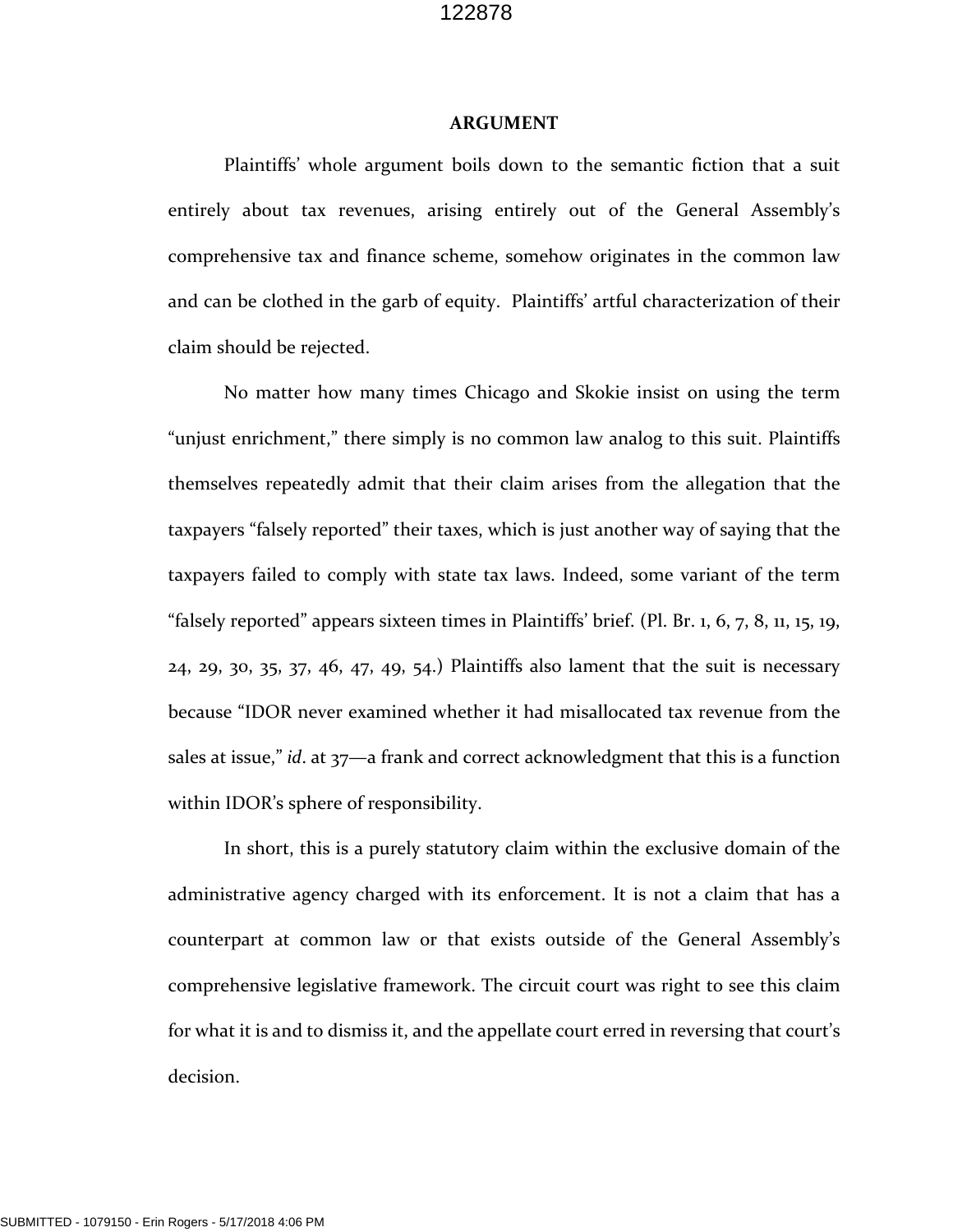#### **I. IDOR has exclusive jurisdiction over this dispute.**

As relevant here, the Court has set forth three criteria to determine whether IDOR has exclusive jurisdiction over this dispute: *first*, whether the General Assembly has enacted a comprehensive legislative framework; *second*, whether the right asserted by plaintiff has a counterpart in law or equity; and *third*, that the determination of whether such a counterpart exists turns on the true substantive nature of that claim rather than on what a plaintiff artfully tries to call it. See generally Def. Br. 16 (citing *J & J Ventures Gaming, LLC v. Wild, Inc.*, 2016 IL 119870, as to the first two elements) & 20 (citing *Sundance Homes, Inc. v. Cty. of DuPage*, 195 Ill. 2d 257 (2001) for the third element).

## **A. Plaintiffs do not dispute that the General Assembly has enacted a comprehensive legislative framework.**

There is no dispute here as to the first element. The appellate court found, and the plaintiffs agree, that the first criterion has been met.

Plaintiffs ignore the wellspring of this authority, however. The General Assembly's power comes directly and exclusively from the Illinois Constitution specifically Article IX, Section 1 of the Illinois Constitution, which provides:

The General Assembly has the *exclusive power* to raise revenue by law except as limited or otherwise provided in this Constitution. The power of taxation shall not be surrendered, suspended, or contracted away.

IL Const. 1970, art. IX, § 1 (emphasis added). This constitutional origin is not a mere curiosity; it has substantive import because it means that the power to tax and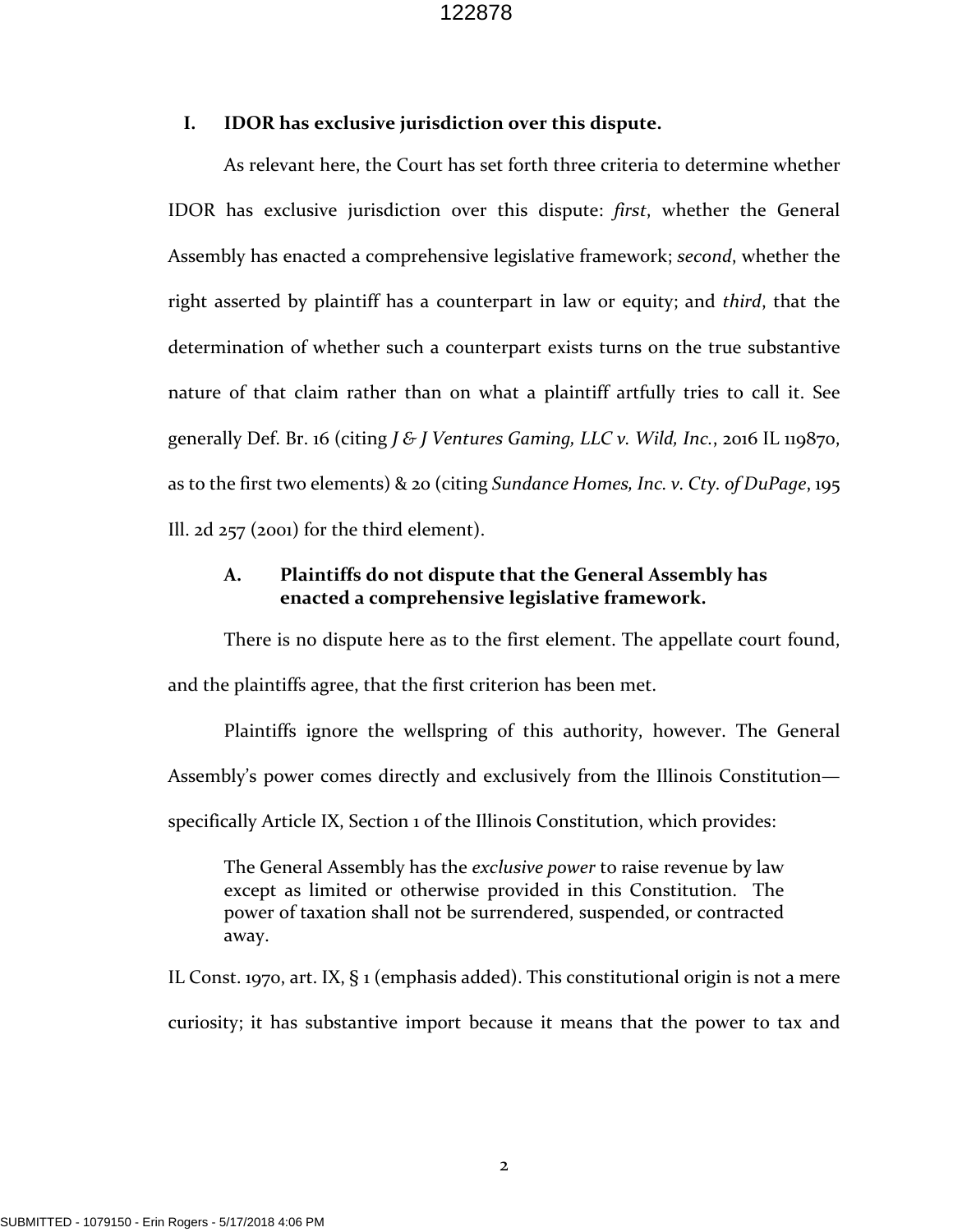distribute tax revenue has an exclusively legislative, rather than common law genesis.

There can also be no real question that, in turn, the General Assembly empowered IDOR with broad authority to enforce its comprehensive regulatory scheme. As noted in our opening brief, the General Assembly granted IDOR the relevant powers here through a long list of statutes. (Def. Br. 18‐19.) These include several catchall provisions, including the grant of power to IDOR "to administer and enforce *all* the rights, powers, and duties contained in the Retailers' Occupation Tax Act [ROTA]" and "to exercise *all* the rights, powers, and duties vested in the Department by the Use Tax Act [UTA]." 20 ILCS 2505/2505-25, -90 (emphasis added).

Plaintiffs contend that "those provisions do not help here" because they "merely state" that IDOR has the powers set forth in ROTA and UTA, and that "[n]either provision identifies the powers those other two statutes confer on IDOR or take away from the courts." (Pl. Br. 35‐36.) But they don't have to; "all" means *all*. *Hartney Fuel Oil Co. v. Hamer*, 2013 IL 115130, ¶ 25 ("Words should be given their plain and obvious meaning unless the legislative act changes that meaning.") A review of the plain terms of ROTA and UTA reveals that one of those powers is the power to enforce compliance. 35 ILCS 105/11 (UTA provision granting the Director the power to "hold investigations and hearings concerning *any matters* covered herein" explicitly "[f]or the purpose of administering and *enforcing*" the Act) (emphasis added); 35 ILCS 120/8 (same for ROTA). Furthermore, in a statute entitled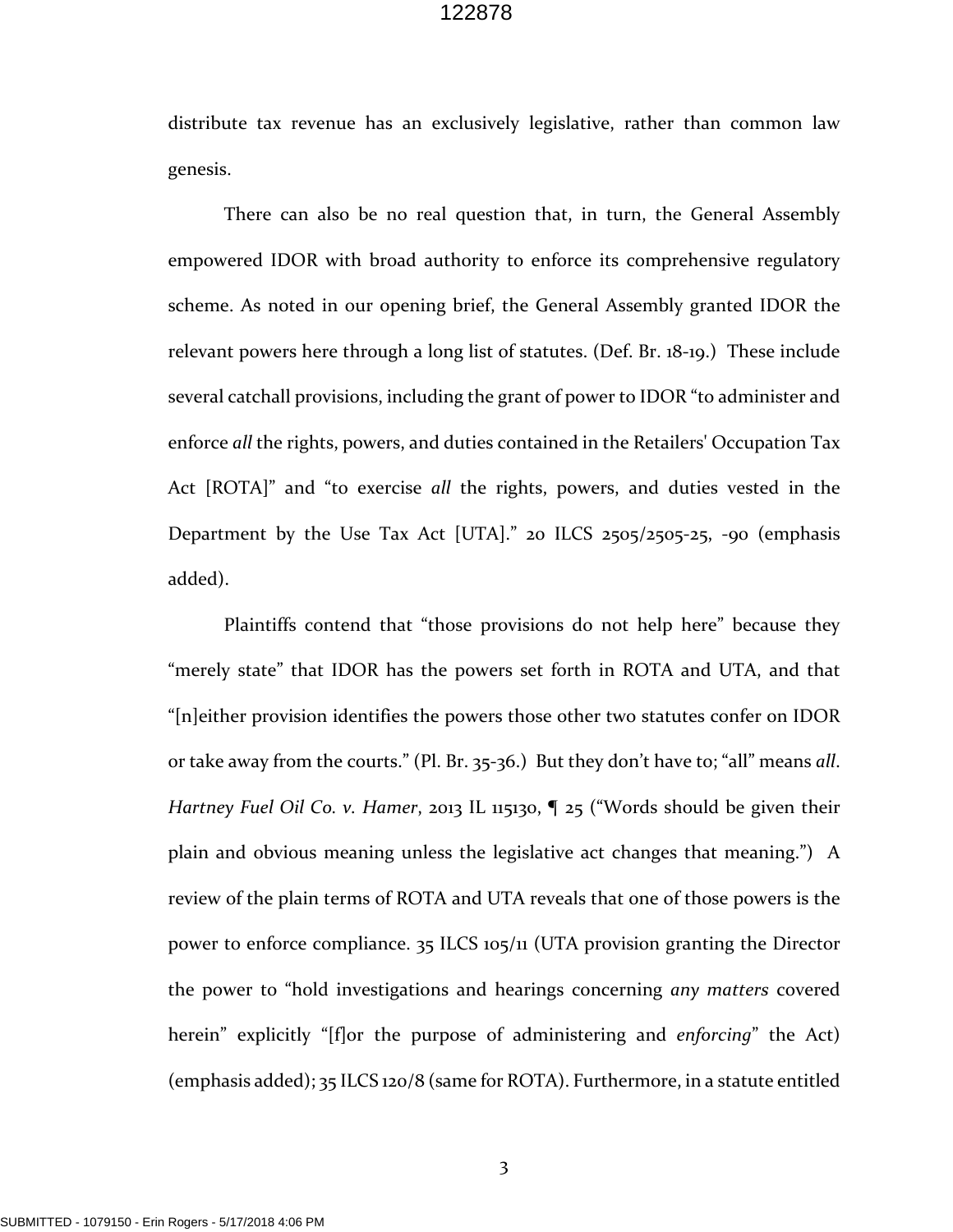"Failure to comply with tax laws," IDOR is granted the specific power to bring enforcement actions for failure to comply with "any law" that IDOR is charged with administering. 20 ILCS 2505/2505‐300. Where the General Assembly has granted the Director "all" powers to "enforce" the two acts, including powers to bring enforcement actions for "failure to comply" with those acts, it is not plausible to claim that the legislature intended for municipalities such as Chicago and Skokie to bring parallel claims in the courts. On the contrary, it is a manifestation of the General Assembly's intent to vest exclusive jurisdiction in IDOR. Indeed, in finding that the Gaming Board had exclusive jurisdiction over location agreements in *J & J Ventures*, this Court pointed to nearly identical language in the Video Gaming Act. *J & J Ventures*, 2016 IL 119870, ¶ 27 (noting that the act "explicitly vests the Gaming Board with authority to administer the Act by granting the Board 'all powers necessary and proper to fully and effectively execute [its] provisions'") (citation omitted).

Though Plaintiffs concede the existence of comprehensive legislative framework of state tax and finance law of which ROTA and UTA form a part, they raise several misguided or irrelevant points to suggest that this statutory apparatus does not manifest an intention to vest exclusive jurisdiction in IDOR.

Plaintiffs inexplicably begin their argument with two irrelevant lines of jurisprudence. *First*, Plaintiffs survey a series of decisions holding that the General Assembly must *expressly* state its decision to create exclusive agency jurisdiction specifically, *People v. NL Industries*, 152 Ill. 2d 82 (1992), *Employers Mutual Cos. v.*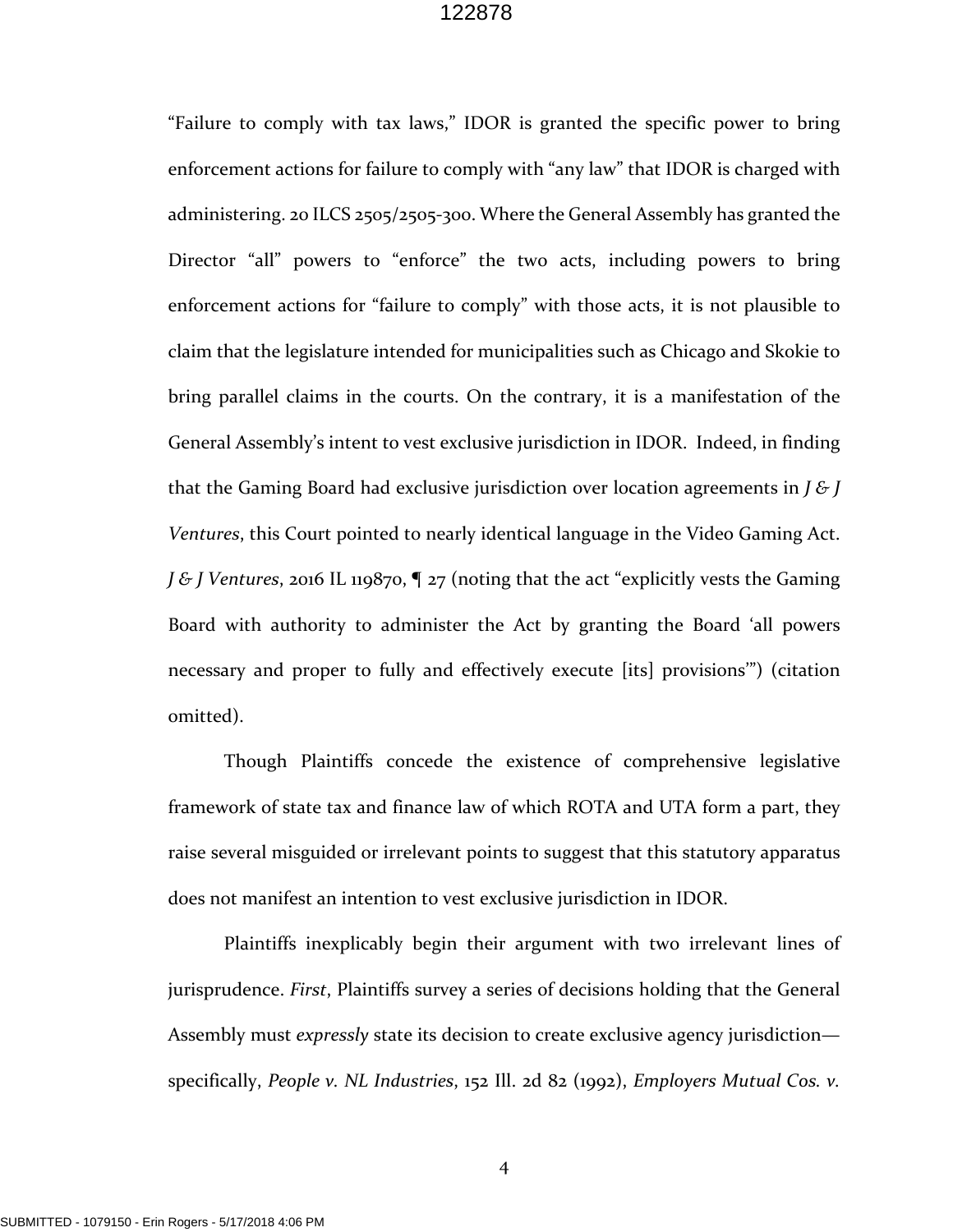*Skilling*, 163 Ill. 2d 284 (1994), *Village of Itasca v. Village of Lisle*, 352 Ill. App. 3d 847 (2d Dist. 2004), and *State ex rel. Beeler, Schad and Diamond, P.C. v. Ritz Camera Centers, Inc.*, 377 Ill. App. 3d 990 (1st Dist. 2007). (Pl. Br. 18‐21.) But as explained in our opening brief, and as Plaintiffs themselves acknowledge, this Court held in *J & J Ventures* that express language was *not* necessary for that purpose. Even the appellate court recognized that, as a consequence, these pre‐*J & J Ventures* decisions were not controlling precedent; it therefore did not rest its decision on their holdings. Opinion, *City of Chicago v. City of Kankakee*, 2017 IL App (1st) 153531, ¶ 32 n.11 (A21) ("Op."). Plaintiffs nevertheless contend that according to *Zahn v. North American Power & Gas, LLC*, 2016 IL 120526, express language of exclusion is still "the most important factor." (Pl. Br. 25.) This mischaracterizes *Zahn*, which does not say this anywhere, and which does not privilege any particular criterion in determining the legislature's explicit intention. Rather, as the Court instructed in *J & J Ventures*, "[a]ll provisions of a statute must be viewed as a whole, with the relevant statutory provisions construed together and not in isolation." *J & J Ventures*, 2016 IL 119870, ¶ 25.

*Second*, Plaintiffs discuss the doctrine of primary jurisdiction, a doctrine that Plaintiffs admit we "do not rely on." (Pl. Br. 26.) It is therefore a mystery why Plaintiffs spend two pages arguing about it. *Id*. at 26‐27.

*Third*, Plaintiffs contend that the General Assembly "has not acted" to deprive courts of jurisdiction over court decisions to identify locations for purposes of taxation, in particular since *Village of Itasca* and *Beeler*. This ignores Section 8‐11‐21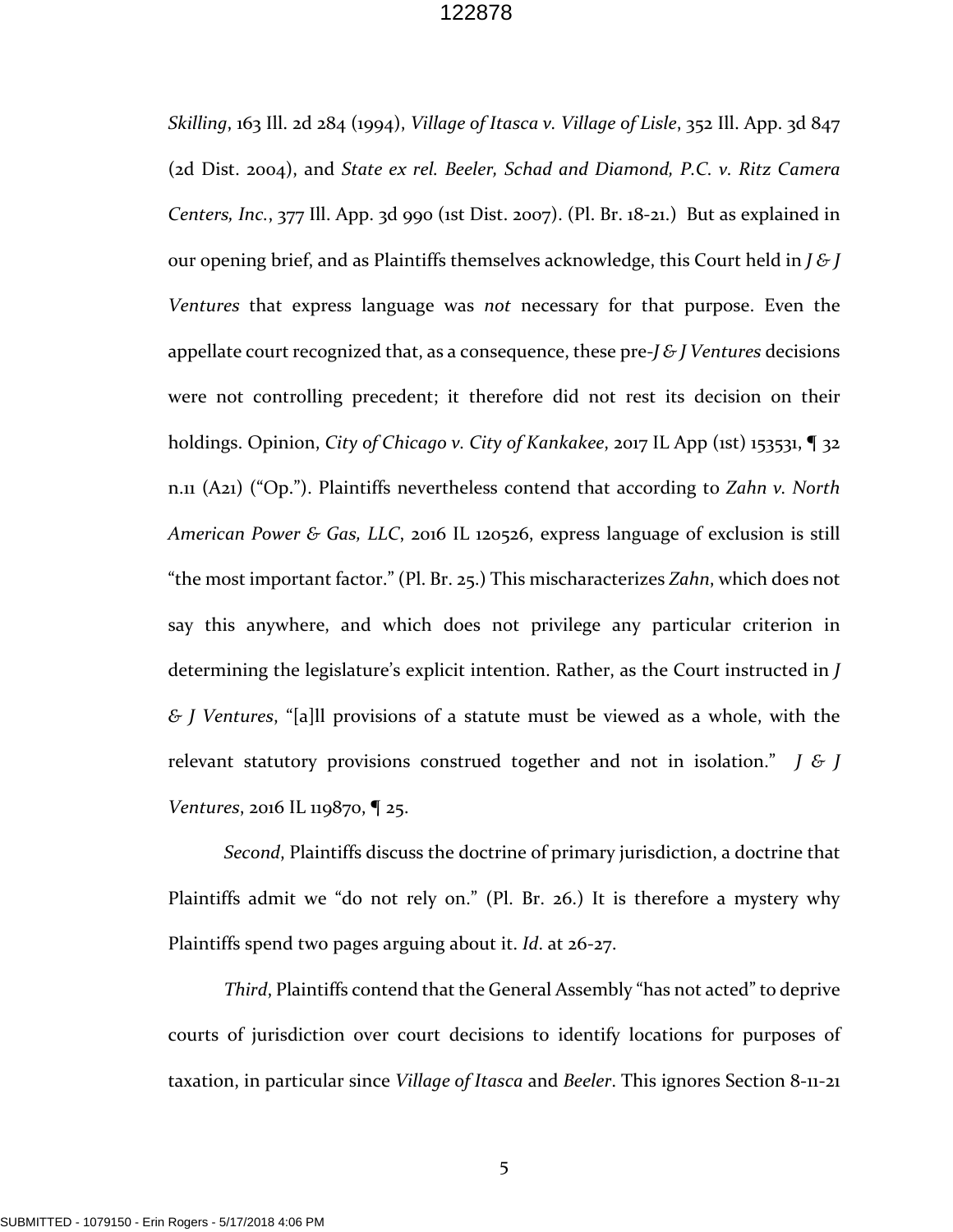of the Illinois Municipal Code, 65 ILCS 5/8‐11‐21, which took effect in 2004 (the year *Village of Itasca* was decided) and which has been amended several times since. Section 8-11-21 gives one Illinois municipality a right of action against another where the latter has entered into an agreement to rebate sales taxes if, absent the agreement, the taxes would have been paid to another unit of local government where the retailer maintains a retail location or warehouse. 65 ILCS  $5/8$ -11-21(a). As noted in our opening brief, this statute was the *original* basis for this lawsuit, and Chicago and Skokie amended their complaints twice when it was clear that they could not identify even one retailer who fit the statutory elements. (Def. Br. 10‐11.)

Plaintiffs say nothing at all about Section 8‐11‐21—their brief literally contains no reference to it—and this omission is remarkable. Section 8‐11‐21 is Exhibit A for the proposition that when the General Assembly intends to carve out an exception to IDOR's exclusive jurisdiction, grant jurisdiction to the circuit courts over enforcement of a tax statute, and authorize one municipality to sue another for recovery of misallocated tax revenue, *it knows how to do so*.

The appellate court misapprehended this issue as well, though at least the court acknowledged its importance. The appellate court held that "[f]or us to conclude that plaintiffs' claims are precluded by a statute designed to remedy an essentially identical harm would be absurd" because there is "nothing in Section 8‐ 11‐21 . . . that evinces a legislative intent to preclude a municipality from suing another municipality to recover use tax revenue to which it would otherwise have been entitled." Op. at 20-21 (A20-21). This misses the point. Section 8-11-21 is not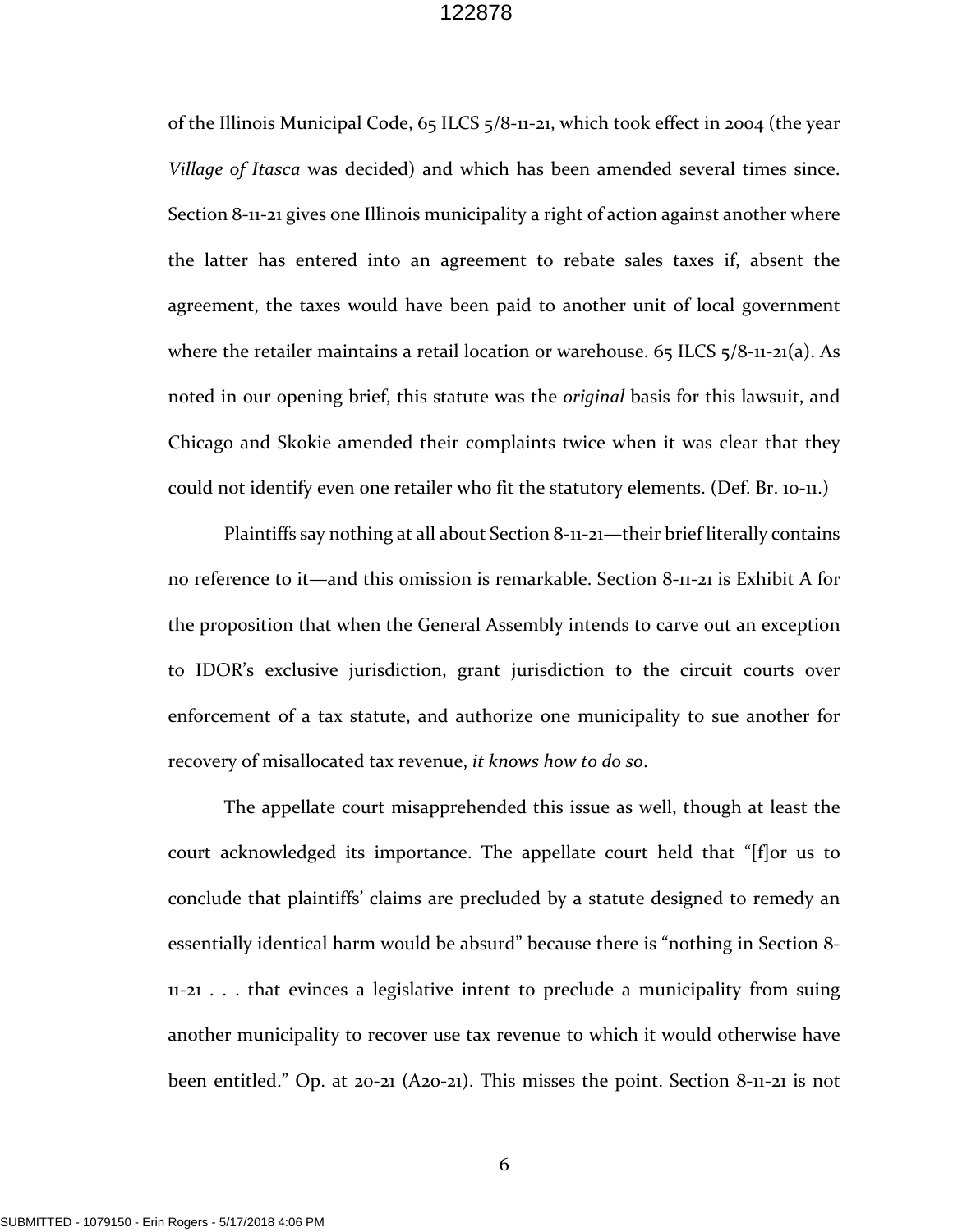significant because of how it operates, but rather for its mere existence. It demonstrates that in order for a municipality to have the right to sue in court about mis‐sourcing or misreporting of use taxes, *the municipality must be given that right by the General Assembly*. That body authorized courts to entertain inter‐municipal suits for mis‐sourced sales taxes but did not enact any analog for use taxes (or more precisely, for Plaintiffs' current claim of a "use tax–sales tax swap"). Consequently, the legislature cannot be deemed to have created an exception to IDOR's current exclusive jurisdiction to "administer and enforce" the laws relating to such claims.

*Fourth*, Plaintiffs contend that it is within the conventional competence of courts to determine the situs of sales for purposes of finding whether a sale should be subject to use tax or sales tax. (Pl. Br. 29-30.) Perhaps that might be true if the claim involved a single sale, but here Chicago and Skokie propose to scrutinize hundreds of thousands of sales made over the course of several years: in other words, *to conduct an audit*. As noted in our opening brief, this involves a complicated review and retroactive calculus, which even Plaintiffs concede is a "calculation [that] requires several steps." (Pl. Br. 34.)

Plaintiffs nevertheless insist that "this case does not involve any of the taxation functions Kankakee and the brokers identify," *id*. at 33, and deny that they are seeking to conduct an audit. In a textbook example of doublespeak, Plaintiffs argue that it is "manifestly incorrect" that they are trying to conduct an audit because they "seek merely to have the circuit court confirm that the retailers made the subject sales outside Illinois but falsely reported to IDOR they made the sales in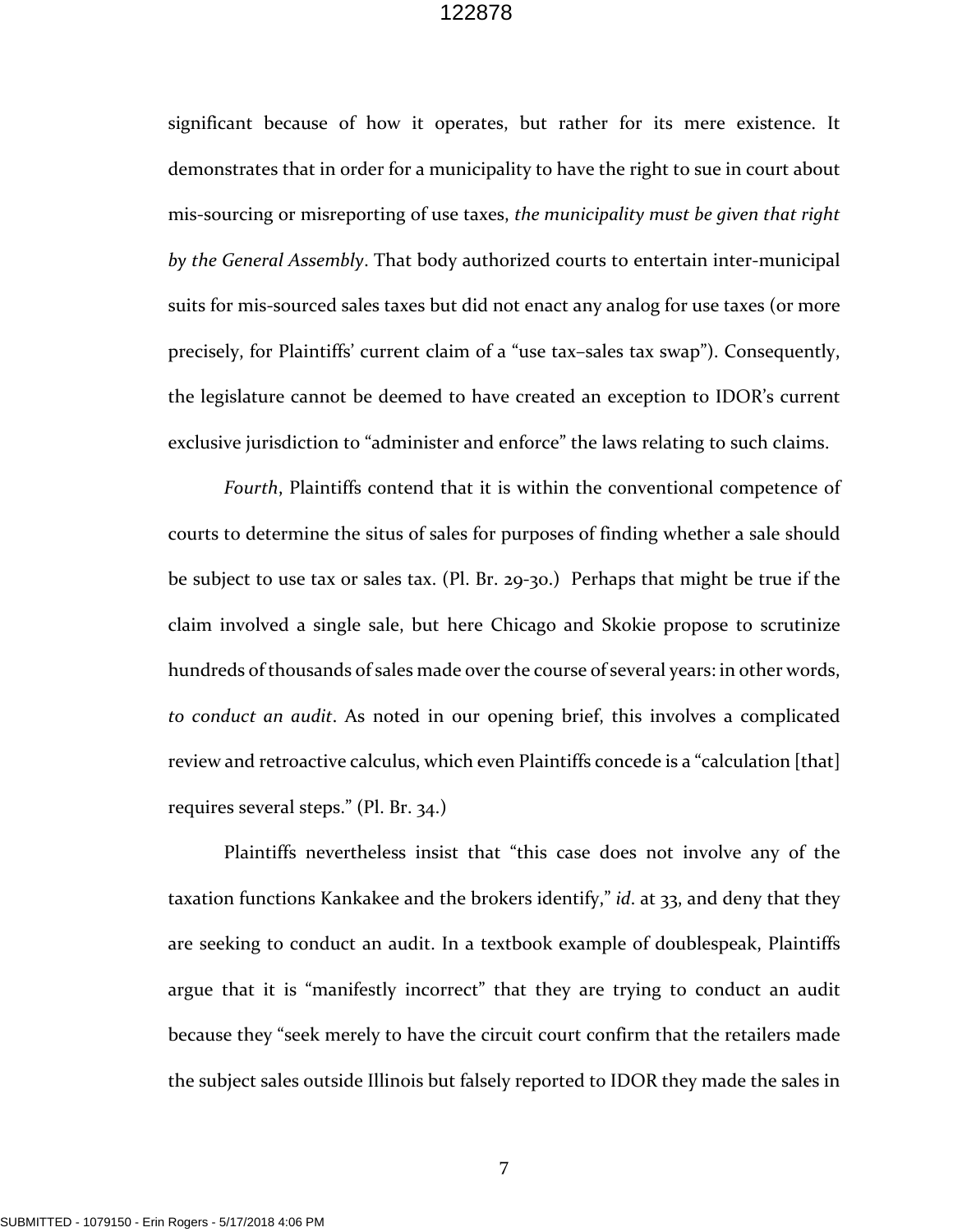Kankakee, and wrongfully paid sales tax, rather than use tax, on them." *Id*. at 28‐29. *That is exactly what an audit is*, as IDOR's own webpage suggests:





<sup>&</sup>lt;sup>1</sup> The Court may (and is requested to) take judicial notice of this site. Ill. R. Evid. 201(b) (court may take judicial notice of facts "capable of accurate and ready determination by resort to sources whose accuracy cannot reasonably be questioned"); *City of Chicago v. Soludczyk*, 2017 IL App (1st) 162449, ¶ 3 n.1 (holding that under Rule 201, the court could take judicial notice of a government website) (citation omitted).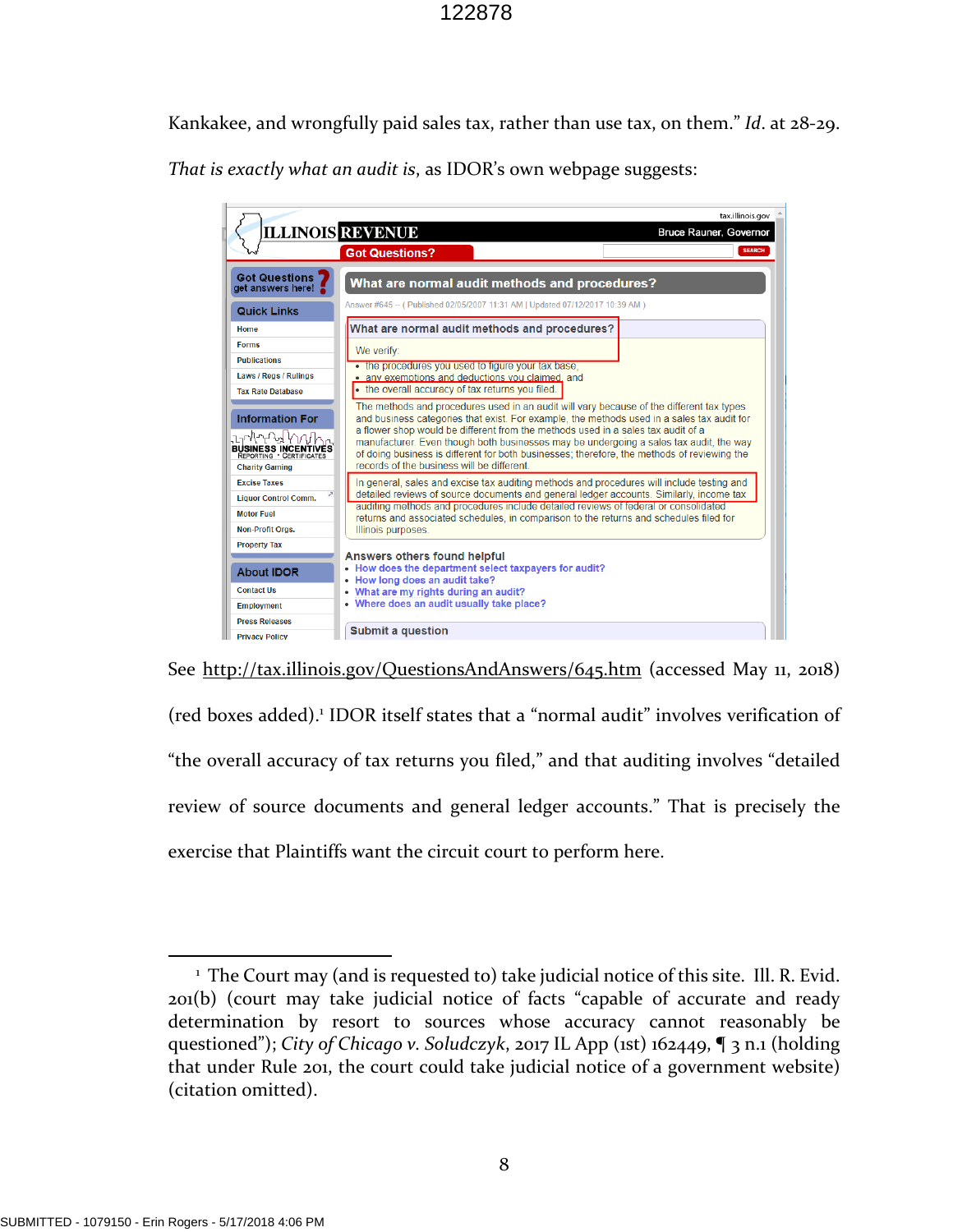Plaintiffs also contend that the "conventional competence" of courts includes identifying the source of sales because that is "a simple, discrete task" (Pl. Br. 29), and on this basis seek to distinguish *Sheffler v. Commonwealth Edison Co.*, 2011 IL 110166. This misapprehends the import of that phrase. Complexity is a factor to consider in the question of exclusive agency jurisdiction, but it is neither a dispositive nor even a necessary one; the Court in *J & J Ventures* did not consider it at all, for example. The more important question is whether the dispute involves *subject matter* that, according to the legislature, falls within the agency's delegated sphere of enforcement responsibility. The subject matter in *J & J Ventures* was contracts. Though it is among the most basic and longstanding functions of courts to adjudicate contract disputes, the Court nevertheless held that the Gaming Board had exclusive jurisdiction because the *kind* of contracts at issue in that case were assigned by the General Assembly to the exclusive oversight of the agency. The same thing is true here.

*Finally*, Plaintiffs contend that there would be no adverse consequences in allowing tax‐compliance suits under the attire of unjust enrichment claims. Plaintiffs dismiss as "inflated" Defendants' concerns about the threats to taxpayer privacy, the prospect of tax vigilantism, the problem of inconsistent determinations between IDOR and the courts, and the cloud of uncertainty over the heads of both retailers and municipalities as to whether reporting decisions will be second‐ guessed in court—long after expiration of the normal statute of limitations for sales or use tax assessments. (Pl. Br. 38‐41.) But Plaintiffs' assurance on these points is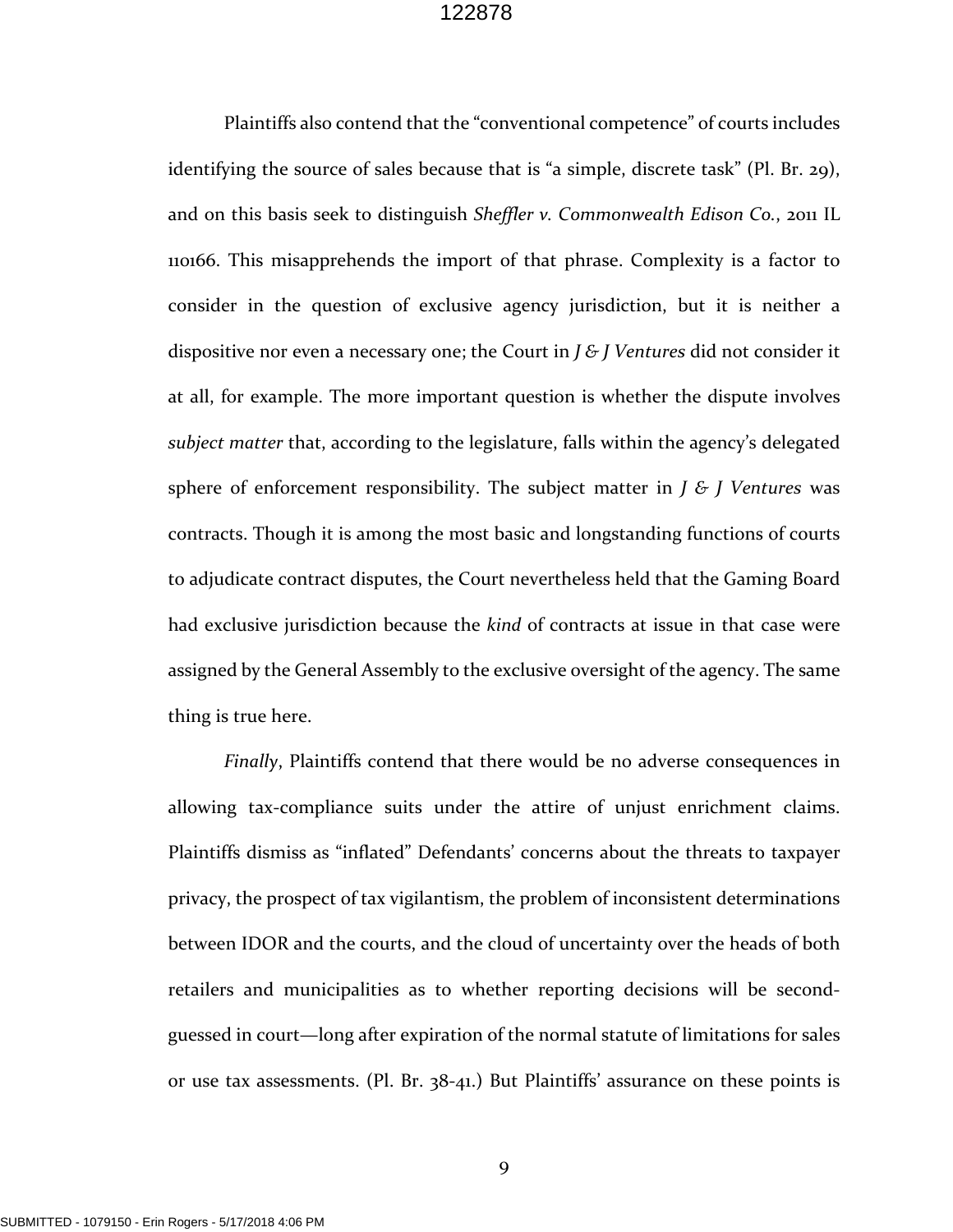mere say-so and provides little comfort.<sup>2</sup> The General Assembly and IDOR have intentionally created mechanisms for the express purpose of resolving these various questions—for example, by creating taxpayer protections (35 ILCS 120/11, 20 ILCS 2520/1 *et seq.*), or by creating a mechanism for adjusting distributions to offset earlier misallocations  $(65 \text{ ILCS } 5/8$ -11-16; 30 ILCS 105/6z-18). The legislature's considered judgment should not be undermined by creative plaintiffs.

A further problem is that Plaintiffs offer no limiting principle to their formulation of the claim. According to Plaintiffs, an unjust enrichment action will lie where any putative beneficiary of a public fund can claim that a taxpayer "falsely reported" taxes that might have been allocated to the fund, thus resulting in their misallocation. This issue is not confined to municipalities and ROTA or UTA. On the same principle, any taxpayer, under any tax, can plausibly make out an argument that somebody else was "unjustly enriched" because they were the intended beneficiary of the tax: students or teachers can sue homeowners who fail to report their property taxes because some portion of the fund goes to schools; retirees can sue employers who fail to report their withholding taxes because some portion goes to pensions, and so forth. Confining jurisdiction to the agency charged with enforcing the tax and finance laws is substantially more prudent and legally

<sup>2</sup> Plaintiffs' assurance is further belied by the brief of *amicus curiae* The Regional Transportation Authority. The brief identifies three lawsuits that *RTA alone* has brought against various businesses and other Illinois municipalities, such as Sycamore and Genoa, on theories similar to those advanced by Plaintiffs here. This is in addition to the suit, related to this action, that RTA filed against the defendants in this case. It is not for Chicago and Skokie to brush off tax vigilantism as an idle fear when there is an actual tax vigilante already hard at work in the circuit courts.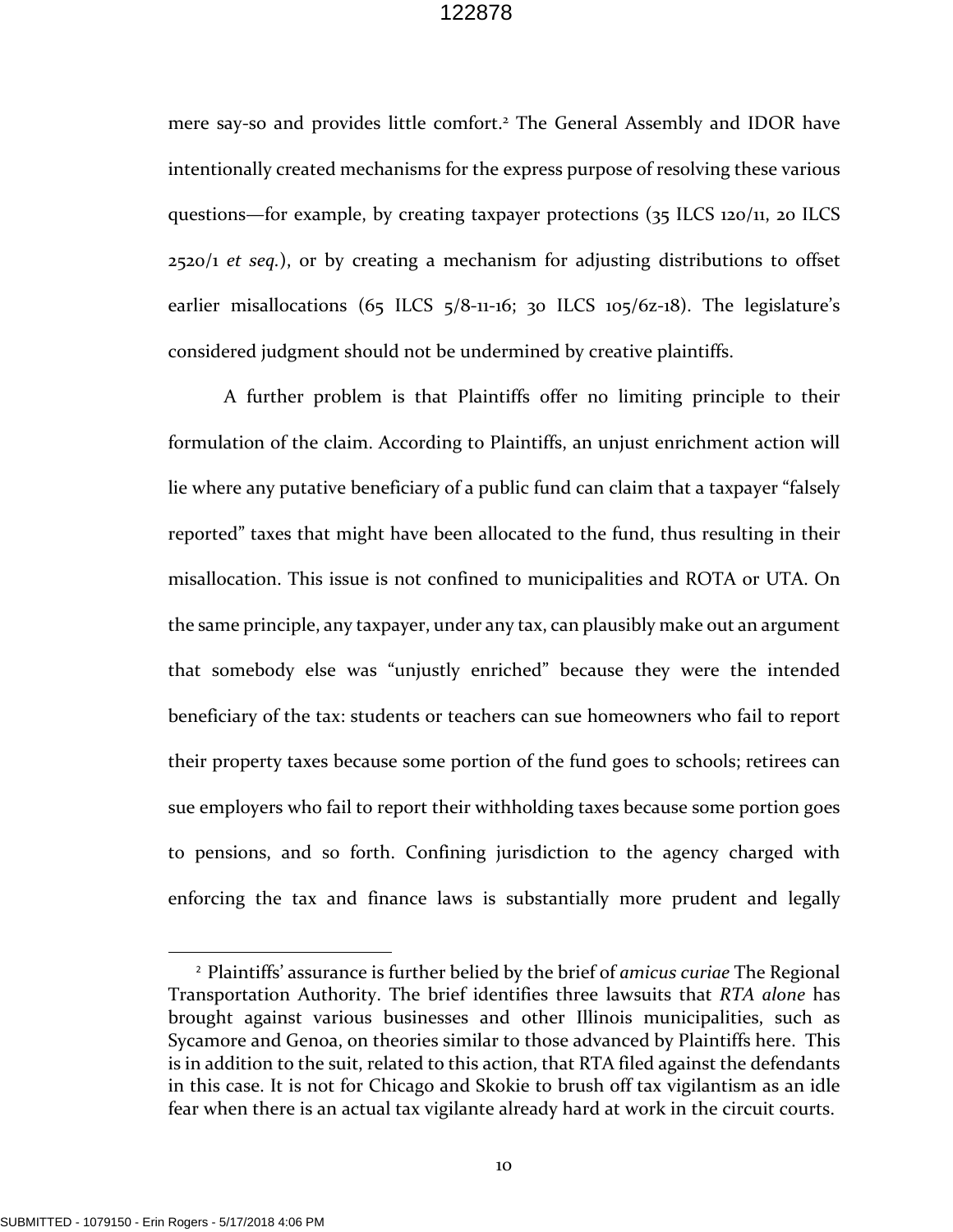justifiable than the course of action recommended by Plaintiffs, which is simply to hope for the best.

## **B. Plaintiffs do not dispute that that their claim turns on substance rather than form, and here the substance of their claim is not one that has a counterpart in law or equity.**

Plaintiffs also do not dispute the third element (that a claim turns on substance rather than form)—at least in principle. Nor can they; the Court has made clear that courts should look past artful pleading. *Sundance Homes, Inc. v. Cty. of DuPage*, 195 Ill. 2d 257, 282 (2001) (disapproving the use of "artful pleading designed to cloak the cause in the attire of equity" in order to avoid statutory limitations on recovery). The parties dispute the *application* of this principle here, however. Plaintiffs contend that they are not violating the principle at all, and that their statutory claim *really is* an equitable claim.

Plaintiffs are wrong. It exalts form over substance to call their action one for "unjust enrichment." This is a private action for tax‐law compliance that has no counterpart in law or equity. For example, Plaintiffs agree with our own point that the substance of their claim "turns *fundamentally* and *unavoidably* on whether the transactions that generated the revenues were subject to the sales tax or [instead to] the use tax." (Pl. Br. 31 (quoting Def. Br. 2, emphasis in original).) As noted above, they frequently refer to their claim as one that seeks to remedy "false reporting." And they expressly state that "our claim is that the tax *should have been paid* as use tax, from which we were entitled to a portion of the revenue." (Pl. Br. 30 (emphasis added).) In yet more doublespeak, they claim that they "do not seek a redistribution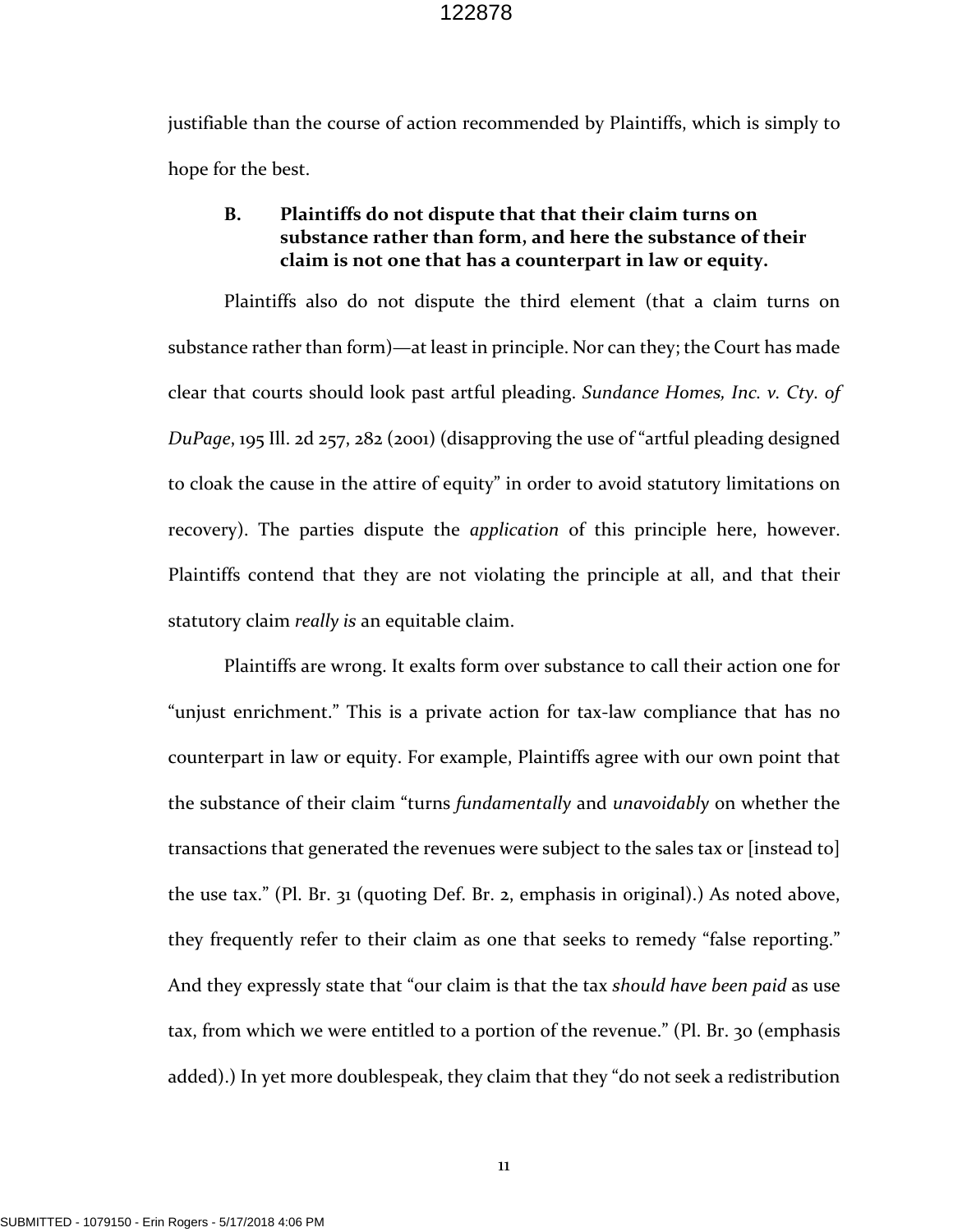in either substance or form," *id*. at 31, but rather to have the circuit court order defendants "to pay us, directly, money equal to the amount of which we were deprived" after "IDOR disbursed sales tax revenue monthly to Kankakee." *Id*. at 29‐ 30. In other words, it is not redistribution because this time, a court rather than IDOR will direct where the money goes. This is a distinction without any material difference.

Consequently, Plaintiffs also cannot meet the second factor noted above, namely whether their cause of action has a counterpart in law or equity. The irreducible problem for Plaintiffs is that their claim would not exist but for state tax and finance *statutes*. Plaintiffs contend that "the common‐law action for unjust enrichment existed long before the pertinent statutes" (Pl. Br. 43), but they cannot seriously contend that their equitable claim would exist *without* those statutes. *There is no common‐law right to sales or use tax revenue*. Plaintiffs' entire claim is predicated on the existence of these statutes, which not only establish the rights and duties appurtenant to those taxes in the first place, but which also contain their own mechanisms for enforcement.

For that reason, Plaintiffs are misguided when they speak of whether the revenue statutes here "abrogate" the common law. The legislative scheme here distinguishes this case from those cited by Plaintiffs, such as *Rush University Medical Center v. Sessions*, 2012 IL 112906, or *K. Miller Construction Co., Inc. v. McGinnis*, 394 Ill. App. 3d 248, 257‐63 (1st Dist. 2009), *aff'd in part, rev'd in part on different grounds,* 238 Ill.2d 284 (2010). In those cases, common‐law rights really *were* at issue, such as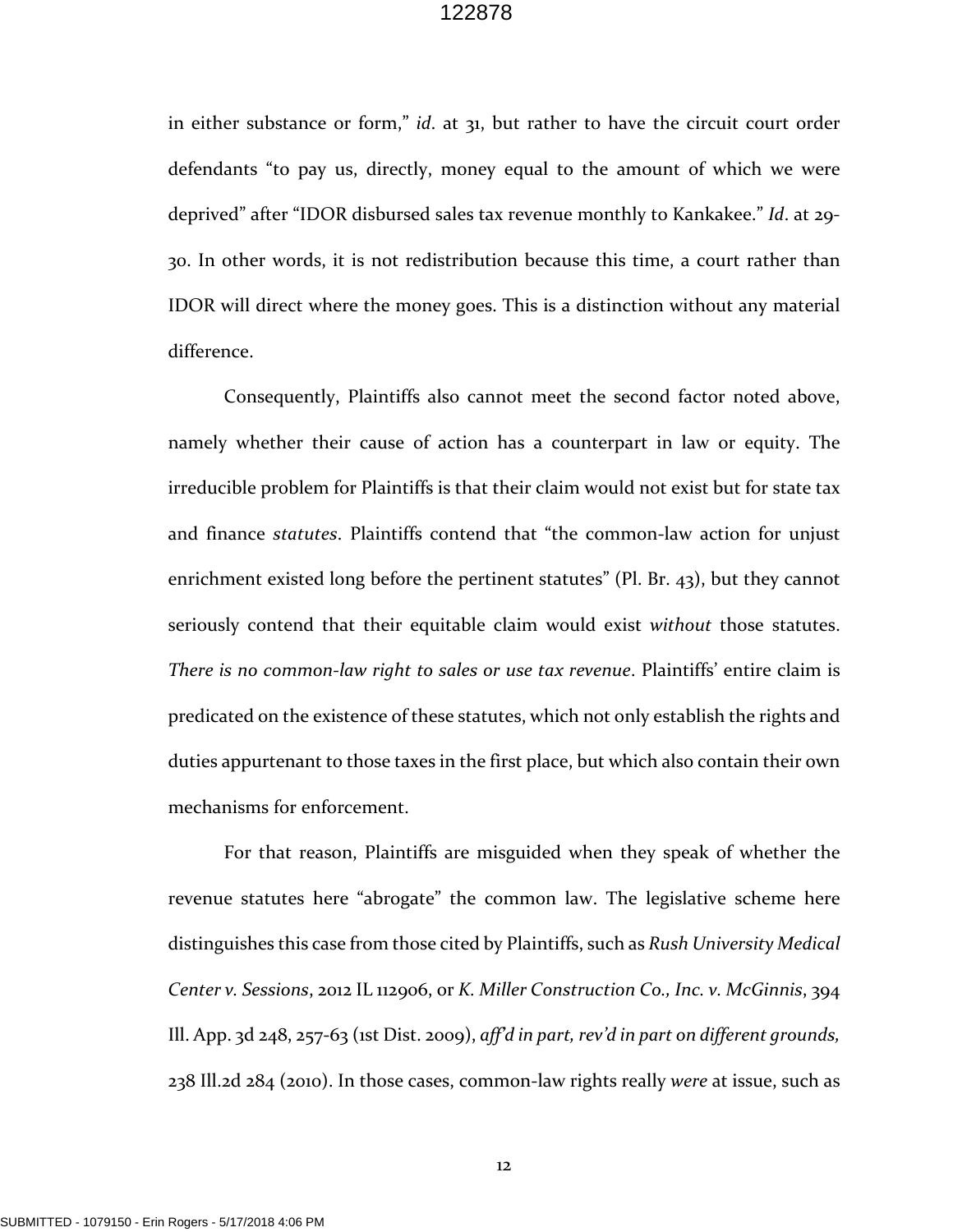whether the Uniform Fraudulent Transfer Act abrogated the common law rule that a person cannot settle his estate in trust for his own benefit (*Rush*), or whether the Home Remodeling and Repair Act abolished *quantum meruit* actions when it provided that oral contracts for home repair work exceeding \$1,000 were unlawful (*K. Miller*). Here there is no common law right to abrogate. Plaintiffs' effort to distinguish cases such as *Kosicki v. S.A. Healy Co.*, 380 Ill. 298 (1942)—which held that "where a statute creates a new right or imposes a new duty or liability, unknown to the common law, and at the same time gives a remedy for its enforcement, the remedy so prescribed is exclusive," *id*. at 302—is therefore inapt.

Plaintiffs also contend that IDOR has limited authority and that if they cannot bring their equitable claim, they will have no other remedy. As an initial matter, this is wrong as a matter of law. Plaintiffs claim that "IDOR's authority to correct faulty tax returns is limited to circumstances where 'the taxpayer agrees that he or she has made a reporting error that should be corrected.'" (Pl. Br. 36 (quoting 20 ILCS 2505/2505‐475).) But that statute concerns the correction of tax record errors for purposes of alerting the Treasurer. It does not diminish IDOR's broad authority, noted above, to bring enforcement actions for failure to comply with "any law" that IDOR is charged with administering. 20 ILCS 2505/2505-300.

Nevertheless, Plaintiffs complain that they "lack statutory authority to initiate proceedings at IDOR or to compel IDOR to initiate proceedings." (Pl. Br. 6; see also *id*. at 23, 51 (same).) Note the careful word choice: "initiate" or "compel." But there is nothing that prevents Plaintiffs from notifying IDOR of the transactions at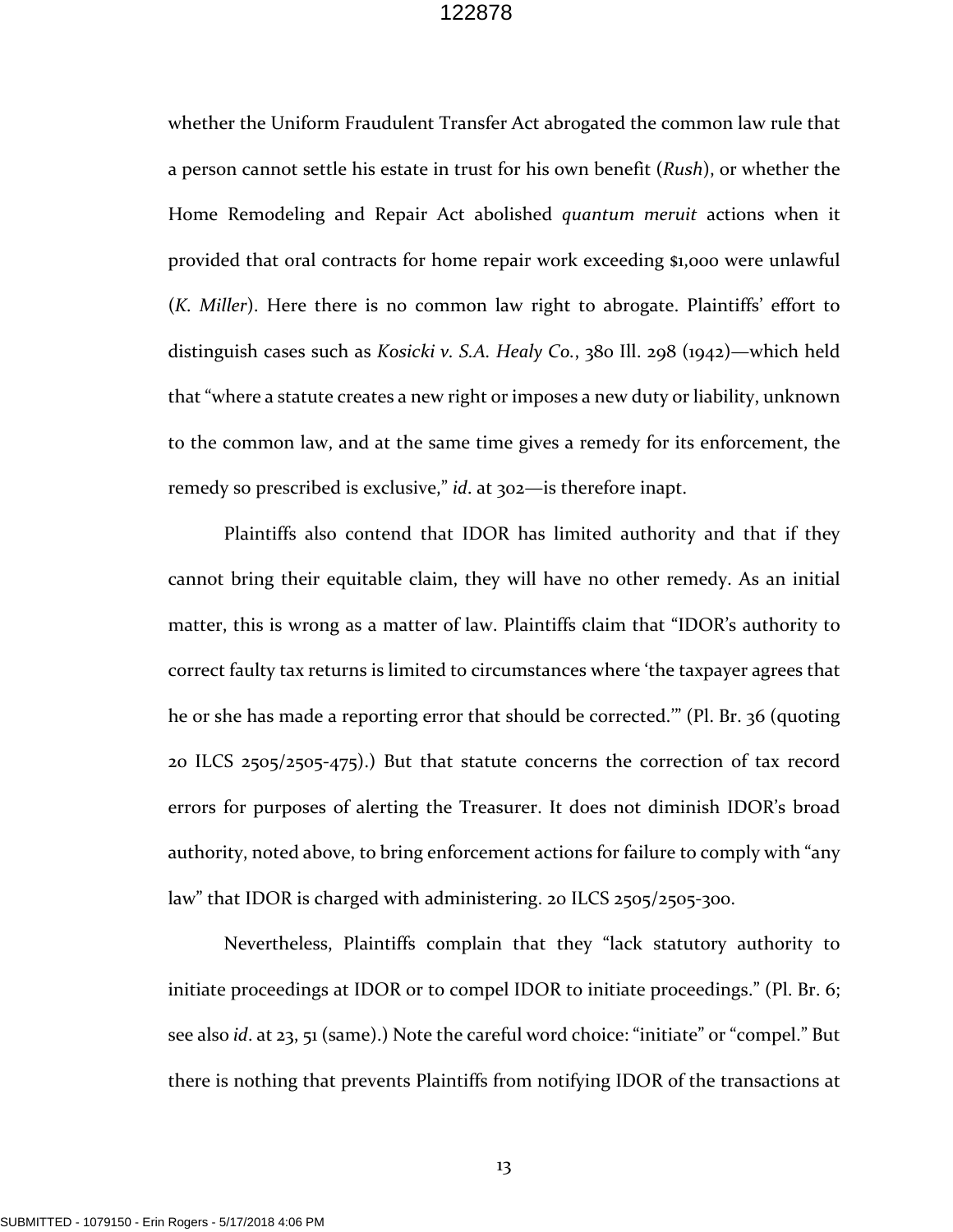issue here, or lodging a formal complaint that would entitle the Department to use its broad investigatory powers in order correct the "false reporting" and "misallocation" that Plaintiffs complain of. 20 ILCS 2505/2505-305. Chicago and Skokie do not disagree that IDOR *could have* brought claims if the agency saw grounds to do so; their objection is that IDOR *did not in fact* do so. But this exercise of discretion is consistent with, not in contravention of, the statutory scheme. As noted in our opening brief (Def. Br. 30-31), the fact that remedies may be limited is not a license to ignore them. They are limited *because the General Assembly designed them that way*. Plaintiffs offer no explanation for why they are entitled not only to the same, but *greater* enforcement authority than IDOR itself—for example, by asserting equitable claims covering a period of years when the statutes in question allow IDOR to make corrections only for a six‐month period. 65 ILCS 5/8‐11‐16; 30 ILCS 105/6z‐18.

When Plaintiffs' cause of action is viewed by its substance rather than its form, it is a clear attempt to enforce statutes within a comprehensive legislative framework that has no counterpart in law or equity. The criteria of *J & J Ventures* have been met, and the subject matter is one over which IDOR has exclusive jurisdiction. The appellate court erred in concluding to the contrary.

## **II. This suit is an exercise of power beyond Chicago and Skokie's constitutional home‐rule authority.**

Chicago and Skokie claim that this suit does not exceed their home‐rule powers because theirs is not a suit to "collect or distribute any tax." (Pl. Br. 43‐44.) As described above, this assertion rests on a false semantic distinction. By Plaintiffs'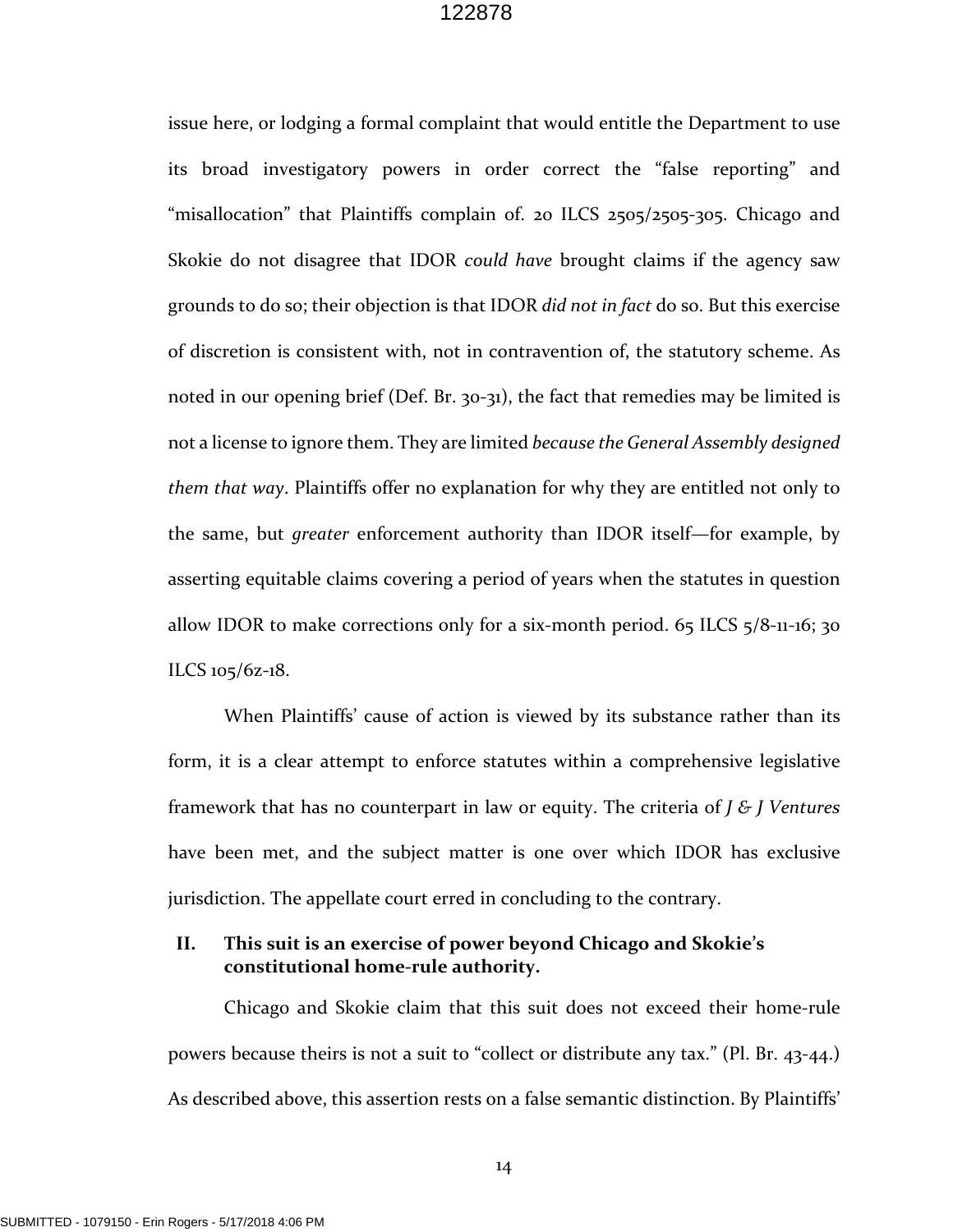own admission, their suit seeks recompense for "false reporting" of taxes and "misallocation" of tax revenues, by which they mean *state* taxes and *state* tax revenues. Under the criteria of *City of Chicago v. StubHub, Inc.*, 2011 IL 111127, their suit is therefore a matter of "statewide rather than local dimension" beyond their constitutional authority because "the state has a vital interest" and "a traditionally exclusive role" in regulating taxes and tax revenues. *Id.* at ¶¶ 24‐25.

Plaintiffs' sole response to this is to offer the example of one municipality seeking to recover a laptop wrongfully retained by another municipality. (Pl. Br. 44.) This example is inapt. Tax revenues collected by the state are not personal property of the city, like a laptop, and there is no statewide legislative scheme for the collection and distribution of laptops. The home rule units here have no constitutional power to usurp the traditional role of a state agency in enforcing tax and finance laws of statewide application.

#### **Conclusion**

For the foregoing reasons and those stated in our opening brief, the judgment of the appellate court should be reversed.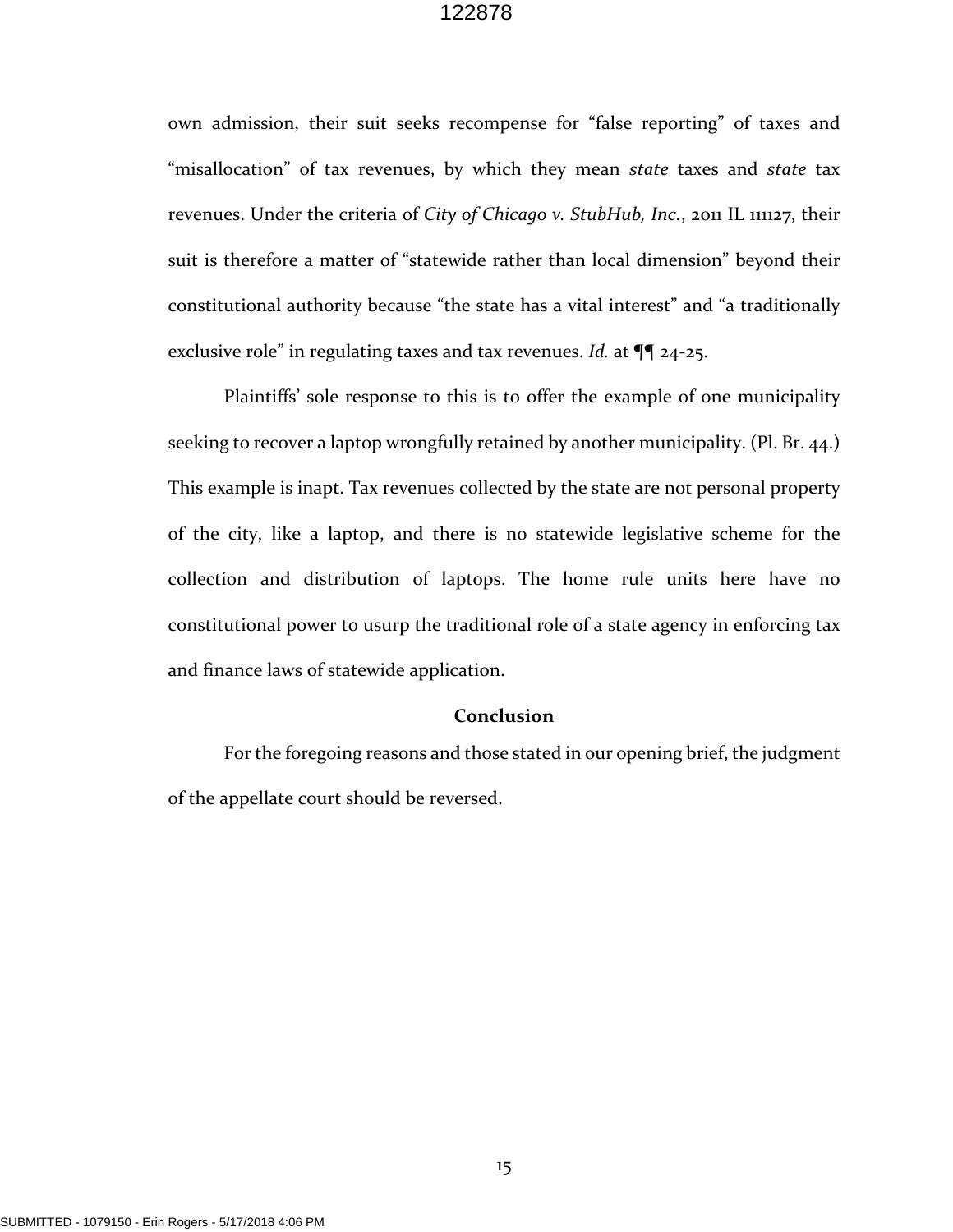Dated: May 17, 2018

CITY OF KANKAKEE *Defendant‐ Appellant*

By: Scott C. Solberg One of its Attorneys

Scott C. Solberg EIMER STAHL LLP 224 South Michigan Avenue, Suite 1100 Chicago, Illinois 60604 (312) 660‐7600 ssolberg@eimerstahl.com

MTS CONSULTING, LLC, CAPITAL FUNDING SOLUTIONS, AND CORPORATE FUNDING SOLUTIONS, LLC *Defendants‐ Appellant*

By: Steven P. Blonder One of their Attorneys

Steven P. Blonder MUCH SHELIST, P.C. 191 North Wacker Drive, Suite 1800 Chicago, Illinois 60606  $(312)$  521-2000 sblonder@muchshelist.com

Respectfully submitted,

INSPIRED DEVELOPMENT LLC *Defendant‐ Appellant*

By: <u>Brian Browdy</u> One of its Attorneys

Brian L. Browdy RYAN LAW FIRM, LLP 311 South Wacker Drive, Suite 4800 Chicago, Illinois 60606 (312) 980‐1160 brian.browdy@ryanlawllp.com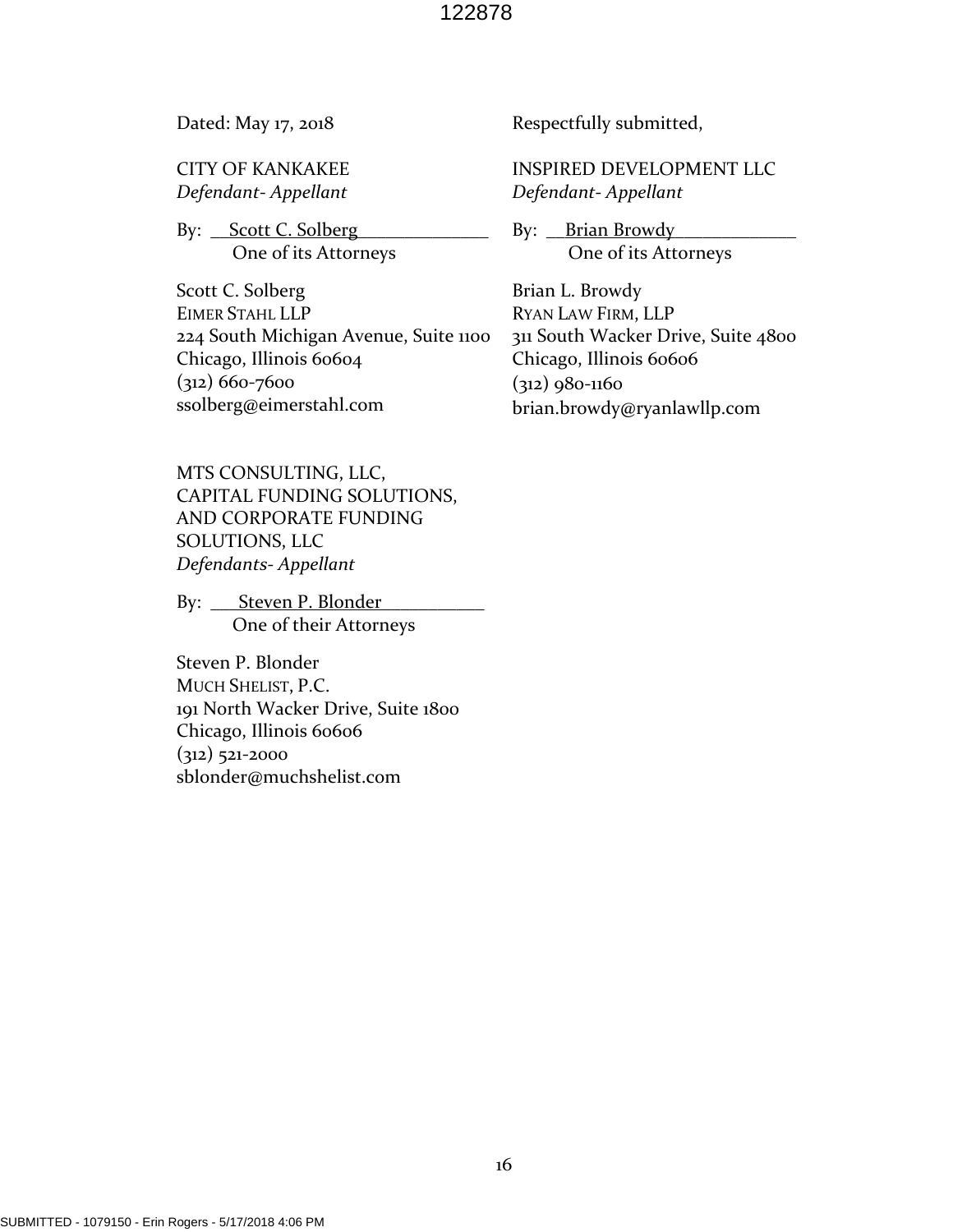## **Certificate of Compliance**

The undersigned, an attorney, certifies that this brief conforms to the requirements of Rules 341(a) and (b). The length of this brief, excluding the pages or words contained in the Rule  $341(d)$  cover, the Rule  $341(h)(1)$  statement of points and authorities, the Rule 341(c) certificate of compliance, and the certificate of service, is 4,003 words.

I further certify that the PDF version of this brief that is being filed electronically has been scanned for viruses using Sophos version 10.8, and no virus was detected.

 $\frac{|s|}{\sqrt{|s|}}$  Scott C. Solberg

Scott C. Solberg